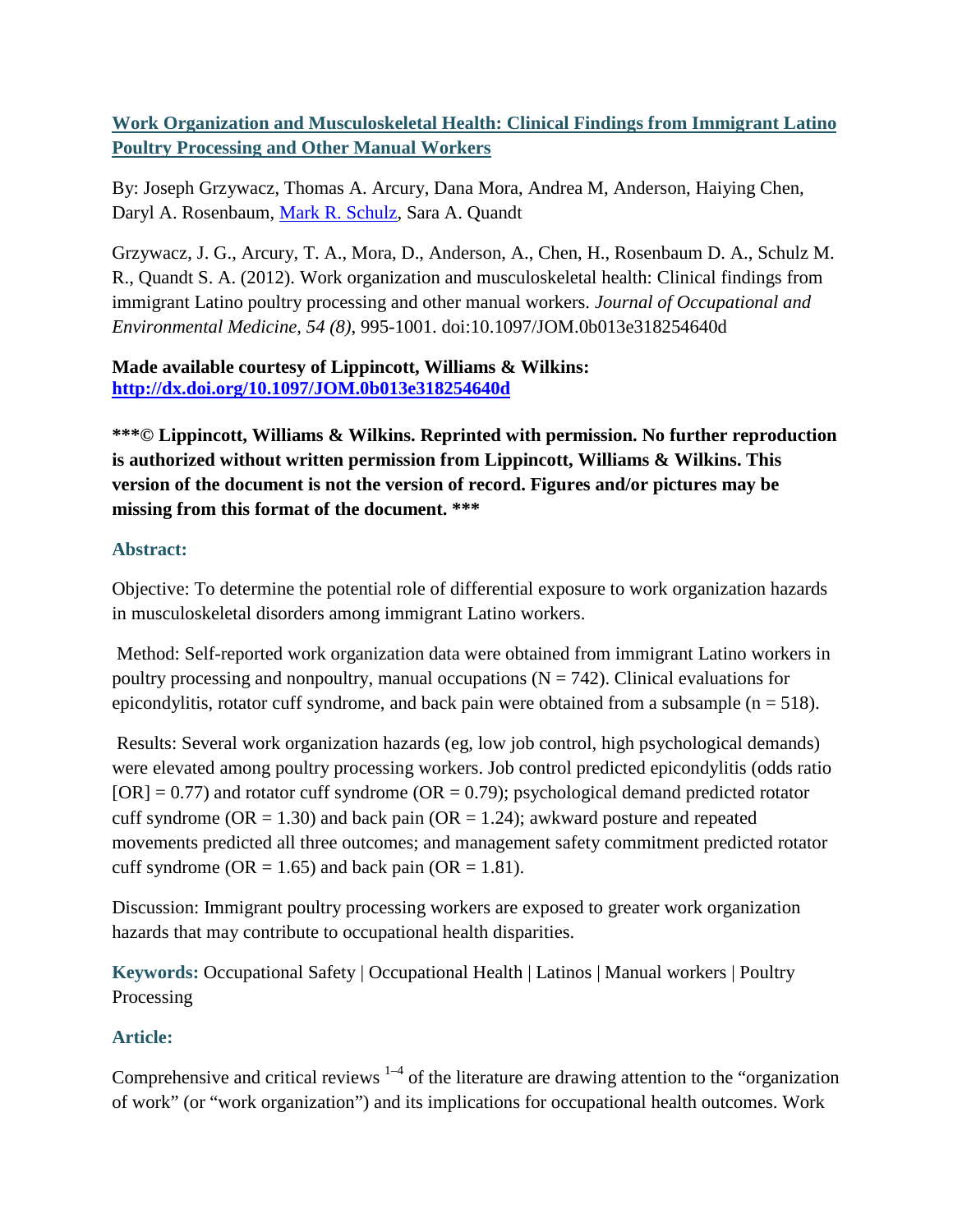organization is not a single attribute, but rather a constellation of factors at multiple levels that shape production methods, the way jobs are designed and performed (ie, work processes), and the management and human resource policies and activities used within and across industrial sectors.<sup>5</sup> More specifically, the primary conceptualization of work organization identifies factors at three specific levels that collectively bear on employee health. Most proximal to health outcomes are job-specific factors, such as the amount of control workers have over their work and the intensity with which job-related tasks need to be performed. More distal to health outcomes are organization-level factors that can affect health, such as the overall culture or climate for working safely or the general manner in which management interacts with rank and file employees. Most distal to individual health outcomes are external or environmental factors, such as the presence of occupational policies and the rigor of monitoring and enforcing legislative mandates for occupational safety. Essentially, "work organization" is a short-handed way of describing the inputs and manifestation of "how work gets done," and it underlies all aspects of workers' experiences on the job.

Work organization likely plays a key role in the creation and escalation of health inequalities on the job and off.<sup>1,4,6</sup> The fundamental argument is that capitalist-oriented labor market policies result in disproportionate exposure of some groups of individuals to pathogenic job designs and work characteristics, health-compromising supervisory practices, and injury-prone safety climates. Landsbergis and colleagues, $\frac{1}{2}$  for example, point out that immigrants and other racial and ethnic minorities are more likely to find themselves in precarious employment arrangements typified by temporary or limited-term employment with few protections, and that their jobs expose them to low levels of control and high levels of psychological demand. These and other manifestations of work organization have been linked with discrete occupational health outcomes like work-related musculoskeletal disorder  $7-9$  and safety-related behavior,  $10,11$  and a variety of other health outcomes such as hypertension, heart disease, and depression.<sup>12–14</sup>

Several gaps remain in the work organization and occupational health literature. One key gap is the general lack of research documenting the linkage between macro-level sources of variation in work organization and job-related hazards in the daily lives of health disparate workers, like immigrants. Specifically, most previous research uses community-based population samples of immigrant workers  $^{15,16}$  or occupation-specific samples such as poultry processing,  $^{17}$  daylaborers,<sup>18</sup> or workers in the household services  $19$  or food services.<sup>20</sup> Although valuable, neither general population samples nor occupation-specific samples are able to link workers' reported job characteristics such as low job control or psychological demand to organizational or macrolevel forces that may give rise to these experiences. That is, general population samples typically do not have information about participants' employers to enable connecting worker experiences with employer or more macro experiences. Likewise, occupation-specific samples may have worker and organizational data, but they typically do not have an occupational comparison group to examine differential exposure to potentially deleterious work organization factors. Without explicit comparisons of comparable workers in similar, yet distinct work arrangements, it is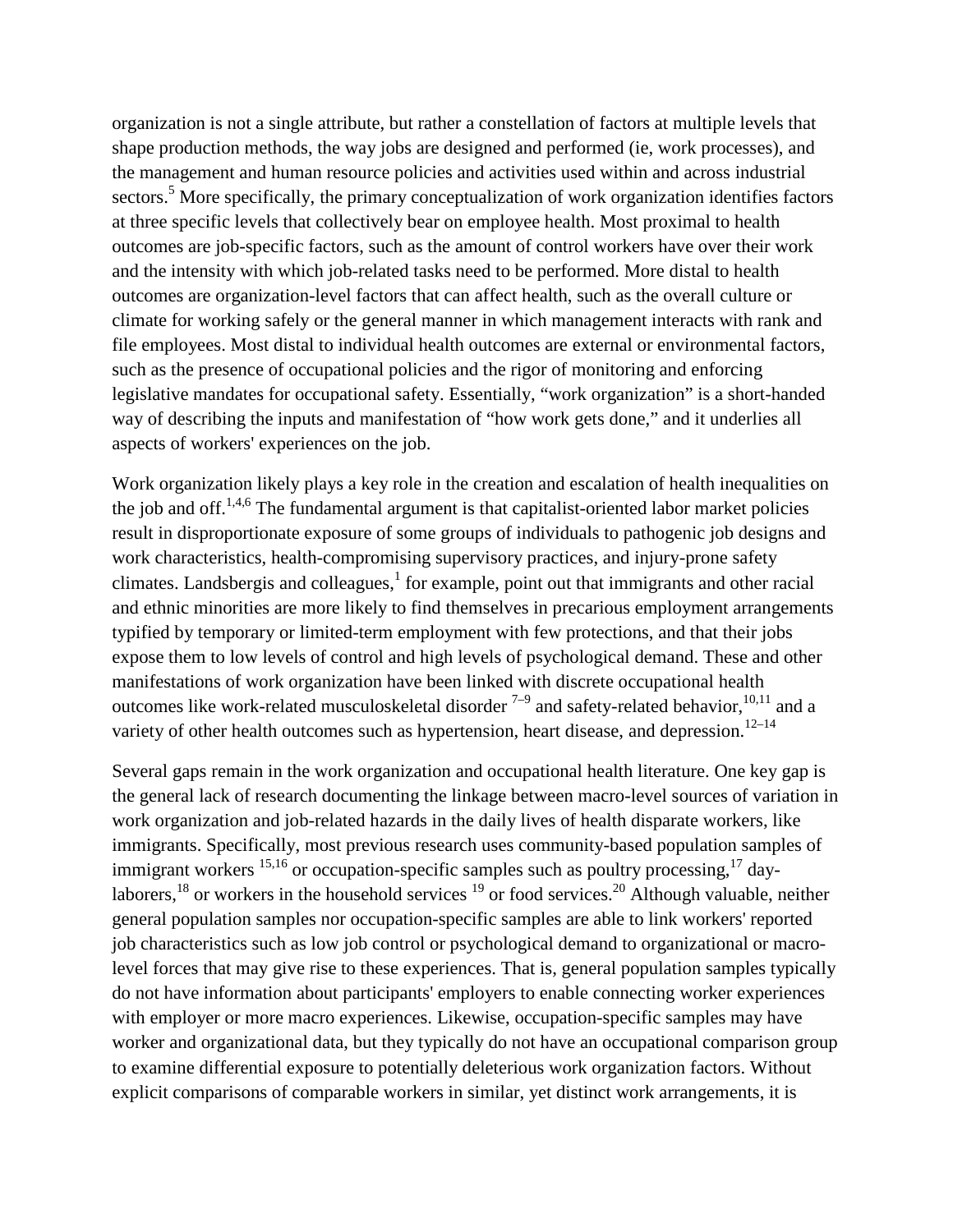difficult to discern whether differences in job-related experiences are attributable to the way the work is organized or if they are attributable to some other social or cultural factor.

Another limitation is the relative paucity of research examining clear "occupational health" outcomes. Several studies demonstrate the presumed ill-effects of work organization factors like job control and psychological demand on both general and discrete indicators of health like selfrated health,<sup>21</sup> heart disease,<sup>13</sup> or depression.<sup>12</sup> Comparatively less work organization research has examined more traditional occupational health outcomes like work-related musculoskeletal problems. The research that has examined musculoskeletal problems is based largely on selfreported symptoms, $\frac{7}{1}$  with almost all the studies using objective indicators of musculoskeletal problems occurring in Europe.<sup>22–29</sup> Notable US exceptions are Gillen and colleagues' study 30 of hospital workers and Silverstein and colleagues' study 31 of manufacturing workers.

The goal of this analysis is to determine the potential health threat of work organization to one health-disparate population, immigrant Latino workers in the United States. To accomplish this goal, the authors use data obtained from a community-based study of immigrant workers in poultry processing and other manual jobs. Poultry processing provides a good model for focusing on the study of work organization because it provides a clear illustration of how forces at multiple levels shape workers' everyday experiences on the job. Like most organizations involved in the international supply chain of food commodities, poultry processing is a vertically integrated industry dominated by a small number of large corporations that control the entire production process, from hatcheries through producing fresh or cooked chicken products ready to retail.<sup>32</sup> The high level of mechanization involved in modern poultry processing, one aspect of the vertical integration and consolidation of the industry, has brought a host of changes in how poultry processing work is done <sup>33</sup>: workers perform rapid repetitive motions for 8 hours or more, there is close physical proximity among workers, the assembly line sets the work speed and results in chronic exposure to ambient noise, and, some suggest, poultry processors deliberately overlook safety standards to minimize their production costs.<sup>34</sup> By contrast, other manual labor jobs performed by immigrant Latinos like farm work, construction, child care, or food preparation are typically not highly mechanized, thereby providing a basis of comparison for work organization.

In this analysis, we use data collected from poultry processing workers and immigrant workers in other manual occupations to: (1) describe variation in job design (ie, job control, psychological demands, heavy loads, and awkward postures), and management and supervisory practices (ie, abusive supervision and safety climate) experienced by immigrant Latino poultry and nonpoultry manual workers; and (2) delineate variation in upper-body musculoskeletal clinical findings attributed to features of job design and management and supervisory practices.

## MATERIALS AND METHODS

Study Design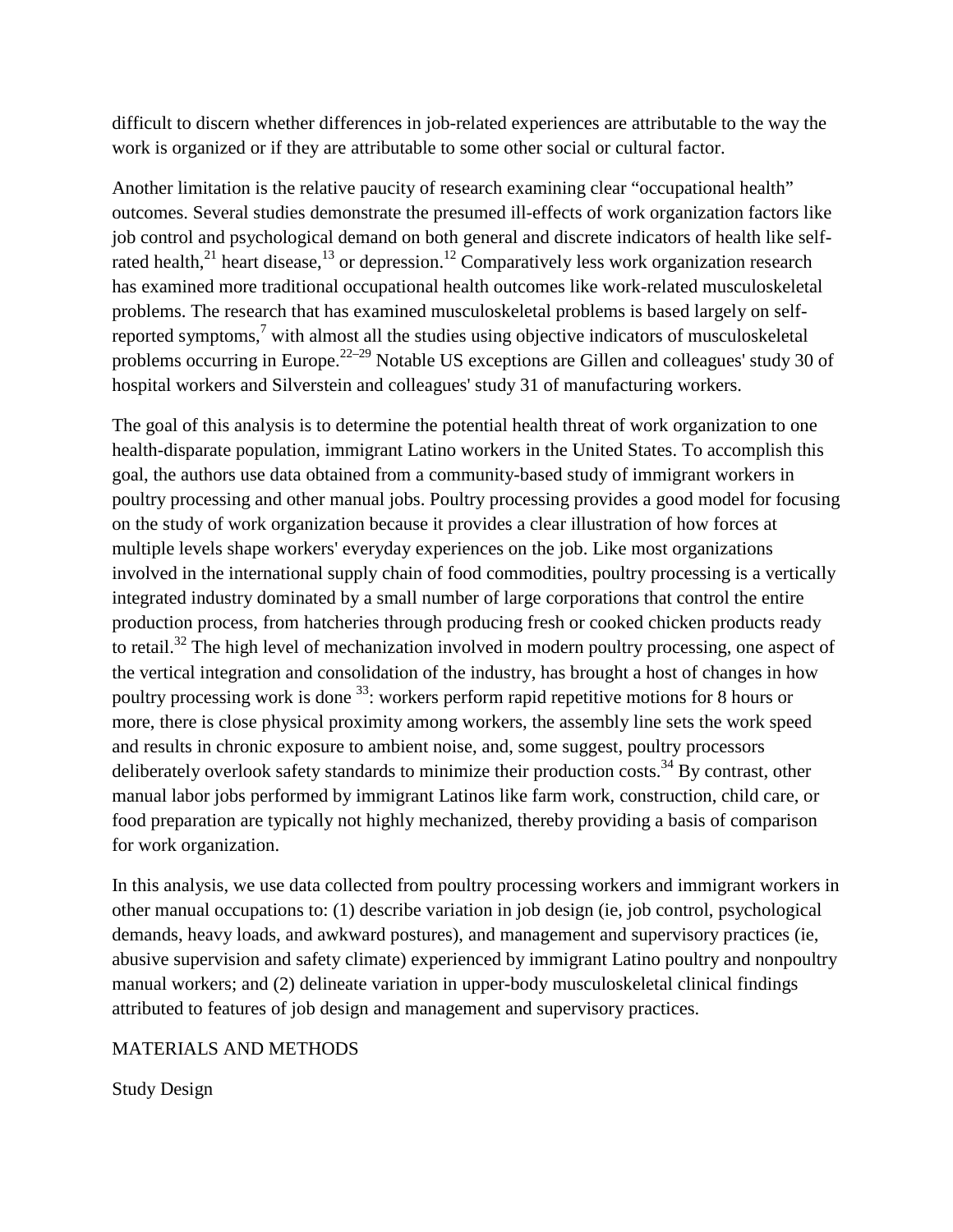The data for this analysis are from a cross-sectional survey of Latino poultry and nonpoultry manual workers. The sample design planned to enroll 138 men and 138 women in each of the two worker categories (ie, poultry and nonpoultry manual workers), for a final sample of 552. Because of the relatively few female workers encountered, sample size was increased beyond the planned 552. The survey consisted of an in-home interview followed by a physical examination conducted at a data collection clinic held within 1 month of the interview.

#### Study Site

Data were collected in Burke, Surry, Wilkes, and Yadkin counties in western North Carolina. These counties are rural and considered "new settlement" areas for Hispanic/Latino residents.<sup>35</sup> On the basis of the 2010 US census, the total population of the four counties is 272,331, with 19,310 (7%) of that Hispanic.

#### Sampling

The issues that Latino immigrants face in the United States make them a complex cohort to conduct research with because they are often a hidden and difficult-to-reach population. The research team did not have access to workplaces, and no census existed of Latino manual workers in the area. Therefore, community-based sampling was used to assure that a representative sample would be selected.<sup>36</sup> A sample frame was developed of dwellings where Latinos lived in the study area. The study team and a community-based organization partnered to map areas mostly populated by Latino residents (enclaves). The research team also surveyed other areas of the counties to identify other dispersed Latino residences. To identify such dwellings, surveyors looked for cultural or behavioral indicators known to characterize Latino residents such as bicycles (a primary form of transportation for many immigrants) and a specific brand of satellite television known to carry a large amount of Latin American broadcasting programming. The lists of enclave and dispersed dwellings contained 4376 possible Latino dwellings, with about two thirds in residential enclaves. The lists were randomized, and assigned proportionately to recruit two thirds from enclaves and one third from dispersed dwellings.

#### Recruitment

Members of the Latino community were hired as recruiters; two to four recruiters worked in each study county. Recruiters visited randomly selected dwellings in order; if no one was home, recruiters returned at different times and on different days. Residents were screened for inclusion criteria: self-identified as being Latino or Hispanic, worked 35 hours or more per week in a manual labor job, and were 18 years or older. Manual labor jobs were defined as employment in nonmanagerial jobs in industries such as landscaping, construction, restaurant work, hotel work, child care, or manufacturing. Nonpoultry manual workers with previous work in poultry qualified only if lifetime employment in poultry production or processing was 6 months or less, and not within the past 2 years. Work in poultry processing was defined as any type of nonsupervisory work in a poultry processing plant with job tasks on the production line ranging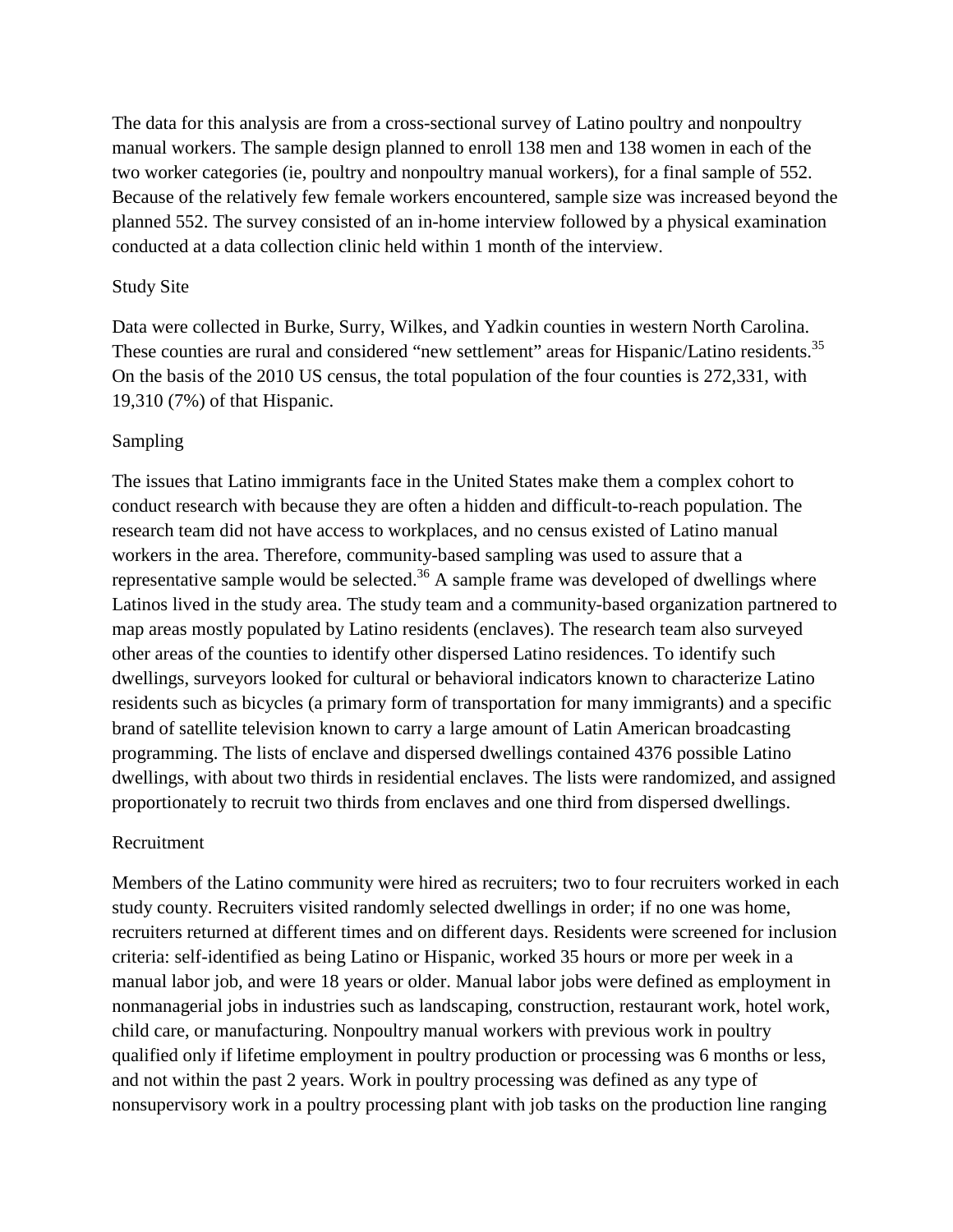from receiving through sanitation but not including workers in quality control. Employees of poultry production farms were excluded. More than one resident per dwelling could be recruited, if eligible. Of 1681 dwellings selected, 965 were screened, for a screening rate of 57%. A total of 1526 residents were screened. Of those eligible, 78% ( $N = 742$ ) were interviewed; 70% of those interviewed attended the data collection clinic for a physical examination ( $n = 518$ ). The clinic and interview samples differed such that men, younger participants, and those who spoke an indigenous language in the household during childhood were less likely to attend the clinic.

## Data Collection

Data collection proceeded in two steps. After screening for eligibility, trained data collectors obtained written informed consent and then completed a face-to-face, interviewer-administered questionnaire. Interviews were conducted in Spanish by trained, native Spanish-speaking interviewers. The interview lasted approximately 60 minutes and it included information about work history, work environment, symptoms and disability, and psychosocial characteristics. Participants were given a \$10 incentive.

The 11 interviewers who administered the survey questionnaire underwent thorough training. All 11 interviewers were native Spanish speakers. Each interviewer completed the Collaborative Institutional Training Initiative training module on the ethical conduct of human subjects research. All interviewers also participated in a 1-day training session that provided a thorough review of the study objectives, an overview of standard interview technique, and questionnaire content. Interviewers completed practice interviews during the training session, and were required to complete a series of progressively more realistic practice interviews before beginning data collection. To ensure data quality, study staff met with each interviewer at least weekly to collect and review completed questionnaires.

Clinical data were collected after the in-home interview at separate events that took place on Sundays at seven different locations throughout the study area. Participants were given the date, location, and an appointment time for the clinic when interviewed at their home. On the day of the clinic, a short questionnaire was administered to assess any changes in occupation or health since the interview and if subjects reported any pain of the elbows, shoulders, or lower back for two consecutive days in the last 30 days. Musculoskeletal examinations were conducted by board-certified physicians with fellowship training in sports medicine. Those who attended the clinic were given a \$30 incentive and were also provided with a meal on site. All study procedures were approved by the Wake Forest University Health Sciences institutional review board.

## Measures

Musculoskeletal Outcomes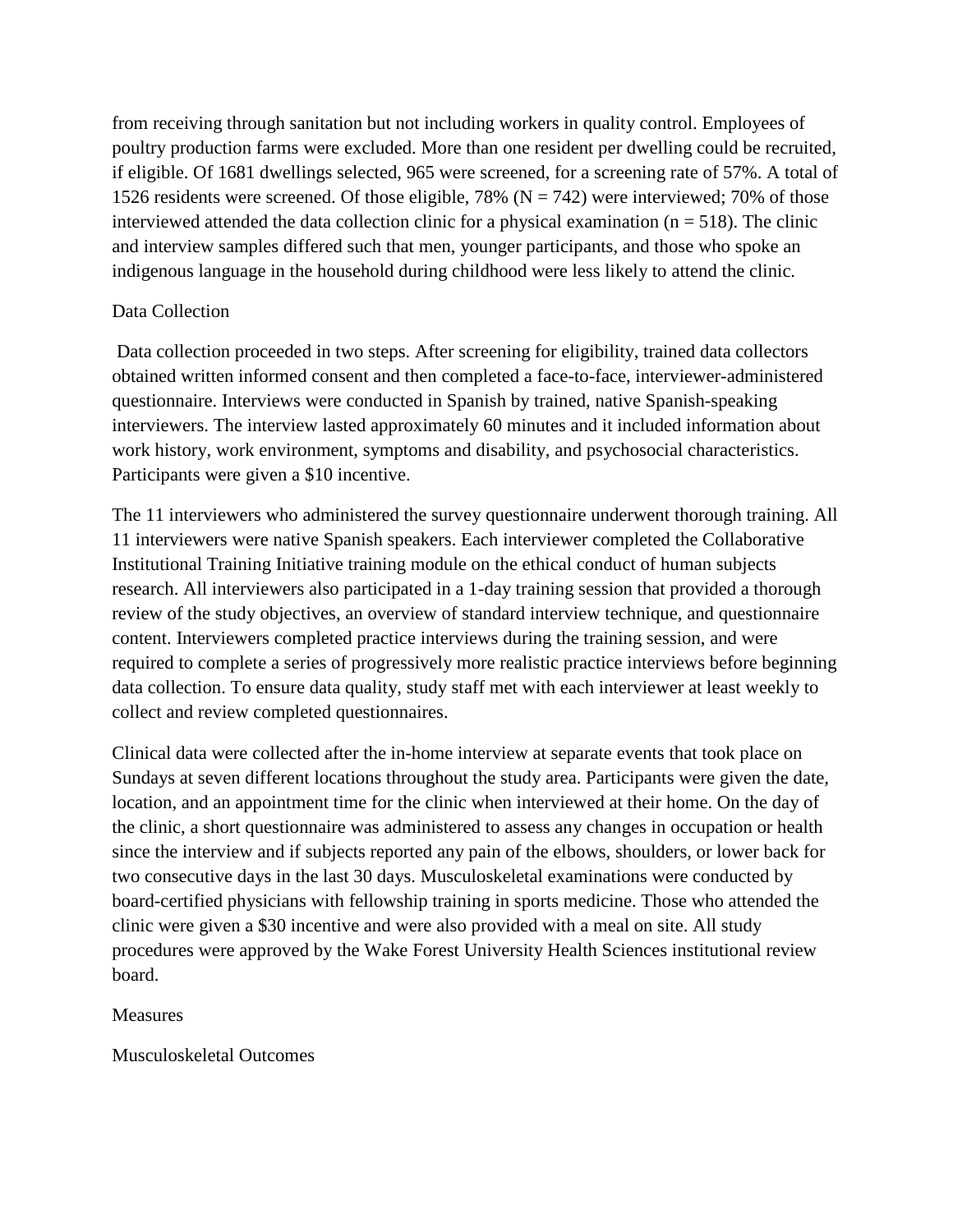The dependent variables in this study are three clinical outcomes based on results of the physical examination completed during the data collection clinic. Rotator cuff syndrome was defined as presence of pain with resisted abduction, internal rotation, external rotation, or forward flexion of the shoulder, or tenderness to palpation over the bicipital groove or lateral shoulder.<sup>37</sup> Epicondylitis was defined as presence of pain at the lateral epicondyle with resisted active wrist extension, at the medial epicondyle with resisted active wrist flexion, or tenderness to palpation over the medial and lateral epicondyle regions.<sup>37</sup> Low back pain was defined as presence of pain with active flexion, extension, side-bending to right or left, or twisting to right or left, or tenderness to palpation anywhere in the lumbar region.

#### Work Organization Predictors

Self-reported information obtained from the baseline interviewer-administered questionnaire was used to execute six variables in two distinct domains of work organization. The job design domain was assessed with variables reflecting frequency of exposure to job control, psychological demand, heavy loads, and awkward posture and repetitive movements. Job control and psychological demand were assessed using items modified from the Job Content Questionnaire,<sup>38</sup> with response options ranging from "seldom/never" coded 1 through "almost always" coded 4. Job control reflects the average of three items ( $[a]$ lpha $] = .80$ ), whereas psychological demands reflects the average of four items ( $\text{[alpha]} = .71$ ); higher values indicate greater exposure to each concept. Exposure to heavy loads and awkward posture and repetitive movements were measured with an established physical workload instrument <sup>39</sup> used in previous research with immigrant Latinos.<sup>17</sup> Response options ranged from "seldom/never" coded 1 through "almost always" coded 4. Heavy load was assessed by computing the average of 12 items ([alpha] = .81), and awkward posture and repetitive movements was assessed by computing the average of six items ( $\lceil \text{alpha} \rceil = .77$ ) coded such that higher values indicate greater exposure.

The management and supervision domain of work organization was also assessed with two instruments. The experience of abusive supervision was assessed with three items from an established instrument 40 that has been used in previous research with immigrant Latinos.17,41 The selected items emphasized retaliatory forms of supervision (eg, "my supervisor could make things unpleasant here" or "my supervisor could give me undesirable job assignments"). Response options ranged from "strongly disagree" coded 1 through "strongly agree" coded 4. Abusive supervision is the calculated mean of the three items ([alpha] = .80) coded such that higher scores indicate greater abusive supervision. Finally, the commitment of managers and supervisors to safety was assessed with a single item from an established perceived safety climate scale 42 used in previous research with immigrant Latinos.43 Participants used 1 of the 3 possible responses when asked, "How much do supervisors seem to care about your safety?." Individuals that responded "they are only interested in doing the job fast and cheaply" were coded 1 for poor safety commitment, whereas individuals reporting "they could do more to make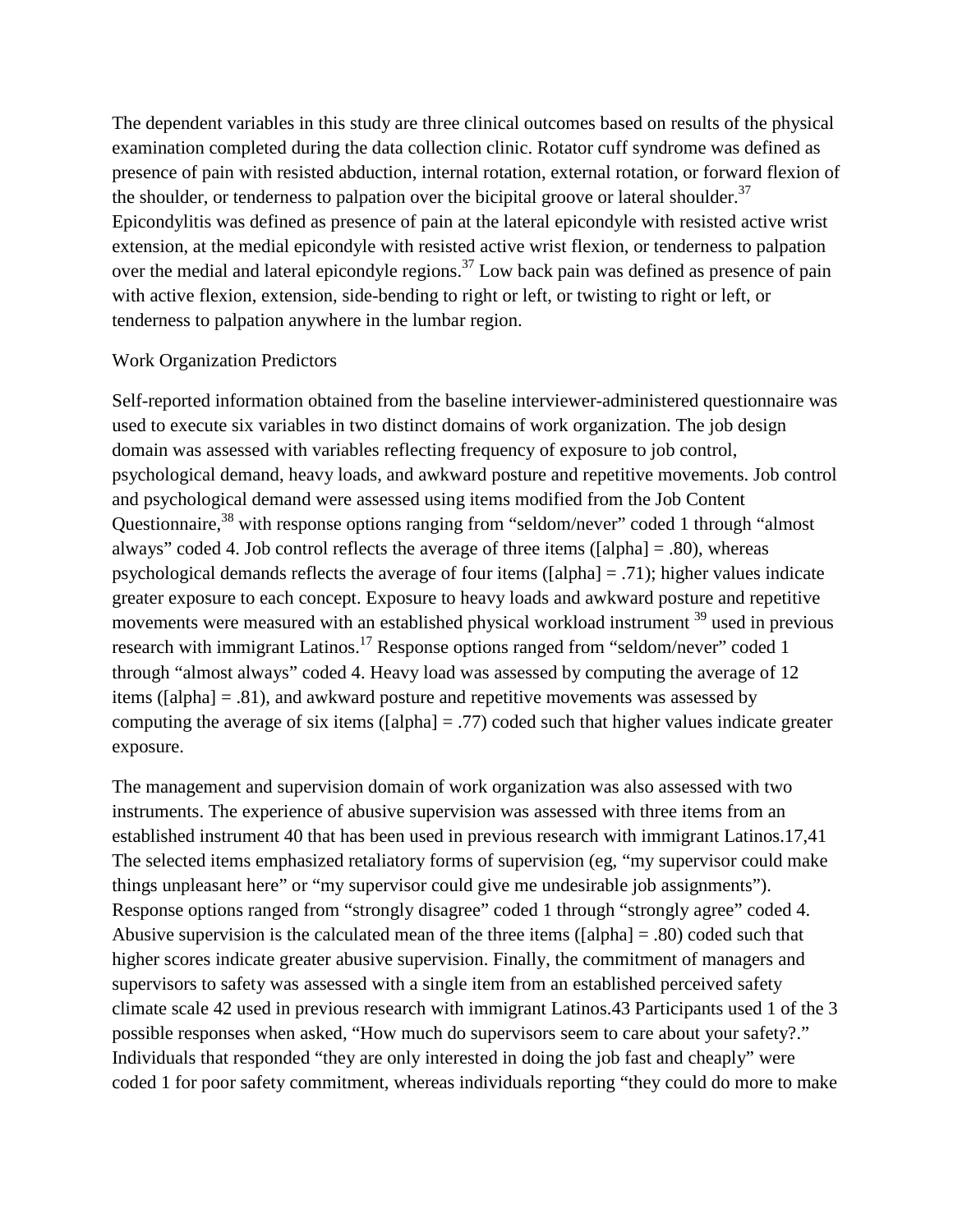my job safe" or "they do as much as possible to make my job safe" were coded zero on this variable.

### **Covariates**

All models were adjusted for the effects of age, sex, and indigenous language because a recent review of literature suggested that work organization factors consistently vary between these groups.<sup>1</sup> Furthermore, these characteristics differentiated the clinical samples from the interview samples. Age was coded continuously. Sex was coded such that female sex was coded 1 and male sex was coded zero. Indigenous language was assessed by asking individuals what type of language was spoken by adults in the household when the participant was a child. Individuals reporting the use of any indigenous language (eg, Quiche, Aguacateco) were coded 1, whereas individuals reporting the use of either English or Spanish in the household during childhood were coded zero.

#### Analyses

Data were summarized by using means and standard deviations for continuous variables, and frequencies and percentages for categorical variables. Unadjusted associations between work organization factors and poultry/nonpoultry work were tested using Rao-Scott chi-square tests for categorical variables and analysis of variance for continuous variables. Logistic regression models were used to assess the bivariate associations of these work organization factors with clinical findings of upper body musculoskeletal outcomes (epicondylitis, rotator cuff syndrome, and back injuries). These bivariate models were subsequently adjusted for age, sex, and indigenous language. A final model was then run for each outcome, including all work organization factors simultaneously and adjusting for age, sex, and indigenous language. All models were fit using SAS version 9.2 (SAS Institute, Inc, Cary, NC), and a generalized estimating equations approach. This approach was used to account for the sampling design and subsequent correlation attributable to the recruitment of multiple participants within the same housing unit, and clustered recruitment sites were employed. Missing data, of which there were few, were handled through listwise omission. A P value of 0.05 was considered statistically significant.

#### RESULTS

The sample contained more men (57%) than women (43%), and more than 70% of the sample was 39 years of age or younger (Table 1). More than half of the sample reported less than 6 years of education, but nearly 20% reported 10 or more years of education. Half of the sample immigrated from Mexico, more than one third (38.1%) was from Guatemala, and the remainder predominantly from other Central American countries. Spanish was the dominant language of the sample, although 24.5% reported speaking an indigenous language. More than 40% of the sample had been in the United States for more than 10 years, whereas a comparable percentage of participants had been in the United States for 6 or fewer years and between 7 and 10 years.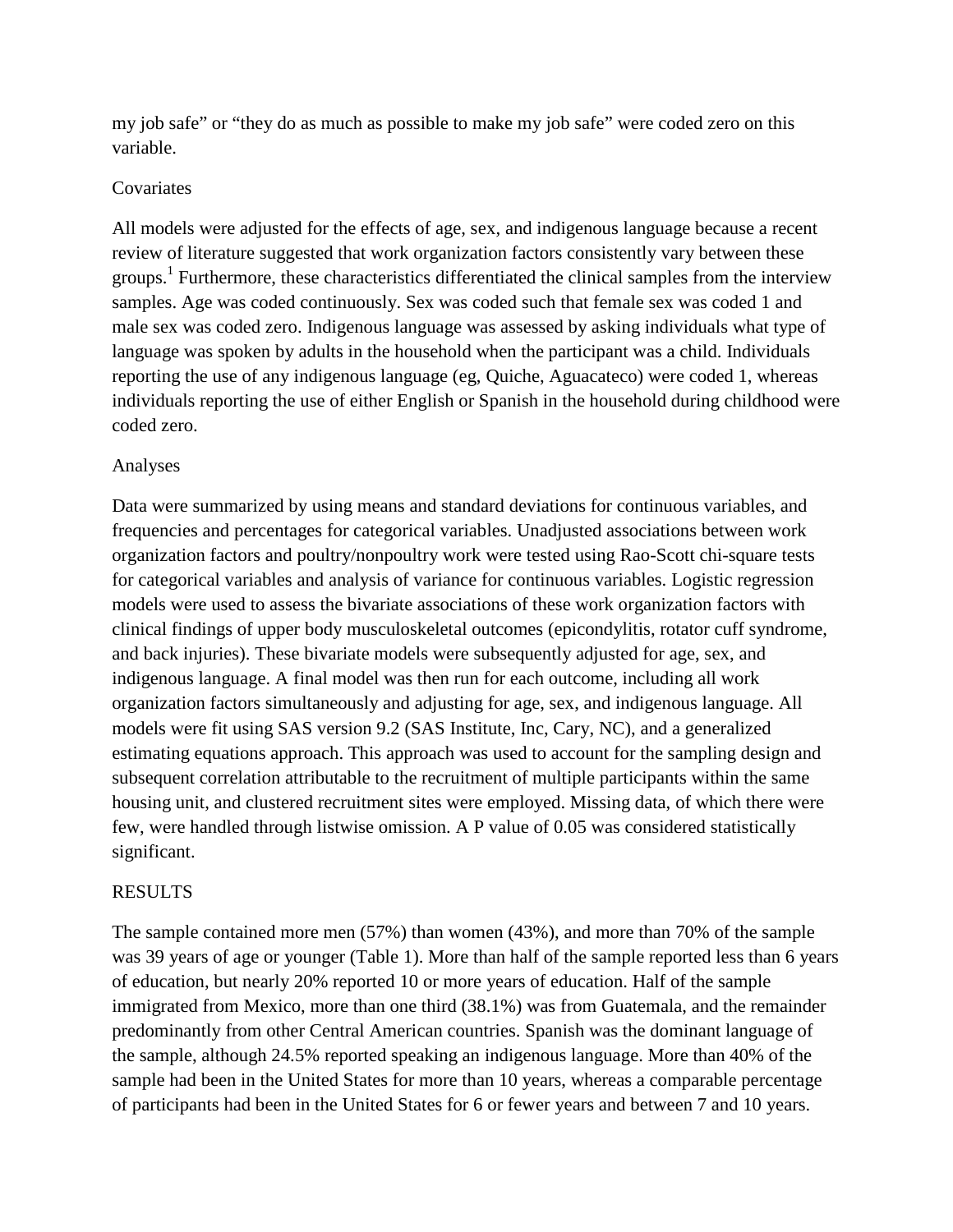|                                 | Total Sample $(N = 742)$ |          | <b>Poultry Processing</b><br>Workers $(n = 403)$ |       | <b>Non-Poultry Processing,</b><br>Manual Workers $(n = 339)$ |      |
|---------------------------------|--------------------------|----------|--------------------------------------------------|-------|--------------------------------------------------------------|------|
| <b>Personal Characteristics</b> | $\boldsymbol{N}$         | Column % | $\boldsymbol{N}$                                 | Row % | $\boldsymbol{N}$                                             | Row% |
| Sex                             |                          |          |                                                  |       |                                                              |      |
| Male                            | 423                      | 57.0     | 230                                              | 54.4  | 193                                                          | 45.6 |
| Female                          | 319                      | 43.0     | 173                                              | 54.2  | 146                                                          | 45.8 |
| Age, yrs                        |                          |          |                                                  |       |                                                              |      |
| $17 - 29$                       | 250                      | 37.7     | 123                                              | 49.2  | 127                                                          | 50.8 |
| $30 - 39$                       | 229                      | 34.5     | 112                                              | 48.9  | 117                                                          | 51.1 |
| $40 - 49$                       | 120                      | 18.1     | 78                                               | 65.0  | 42                                                           | 35.0 |
| $\geq 50$                       | 64                       | 9.7      | 43                                               | 67.2  | 21                                                           | 32.8 |
| Educational attainment. yrs     |                          |          |                                                  |       |                                                              |      |
| $0 - 6$                         | 428                      | 57.8     | 253                                              | 59.1  | 175                                                          | 40.9 |
| $7 - 9$                         | 171                      | 23.1     | 82                                               | 48.0  | 89                                                           | 52.0 |
| $\geq$ 10                       | 142                      | 19.2     | 67                                               | 47.2  | 75                                                           | 52.8 |
| Country of birth                |                          |          |                                                  |       |                                                              |      |
| Mexico                          | 371                      | 50.0     | 167                                              | 45.0  | 204                                                          | 55.0 |
| Guatemala                       | 283                      | 38.1     | 169                                              | 59.7  | 114                                                          | 40.3 |
| Other                           | 88                       | 11.9     | 67                                               | 76.1  | 21                                                           | 23.9 |
| Language spoken                 |                          |          |                                                  |       |                                                              |      |
| Spanish                         | 556                      | 75.5     | 293                                              | 52.7  | 263                                                          | 47.3 |
| Indigenous language             | 180                      | 24.5     | 106                                              | 58.9  | 74                                                           | 41.1 |
| Years in the United States      |                          |          |                                                  |       |                                                              |      |
| $\leq$ 3                        | 42                       | 5.7      | 31                                               | 73.8  | 11                                                           | 26.2 |
| $3 - 6$                         | 179                      | 24.5     | 92                                               | 51.4  | 87                                                           | 48.6 |
| $7 - 10$                        | 212                      | 29.0     | 91                                               | 42.9  | 121                                                          | 57.1 |
| 10                              | 298                      | 40.8     | 183                                              | 61.4  | 115                                                          | 38.6 |

**TABLE 1**. Sociodemographic Characteristics of Latino Workers in North Carolina, by Major **Occupation** 

Average scores for the work organization variables were generally modest, recognizing most had possible scores ranging from 1 to 4 (Table 2). Scores for each of the job design variables and for abusive supervision were approximately "2," which was anchored with the "sometimes" descriptor. Approximately 40% of the workers reported a poor safety climate in their workplace.

**TABLE 2**. Variation in Work Organization Among Poultry and Nonpoultry Latino Manual Workers in Eastern North Carolina (*N* = 742)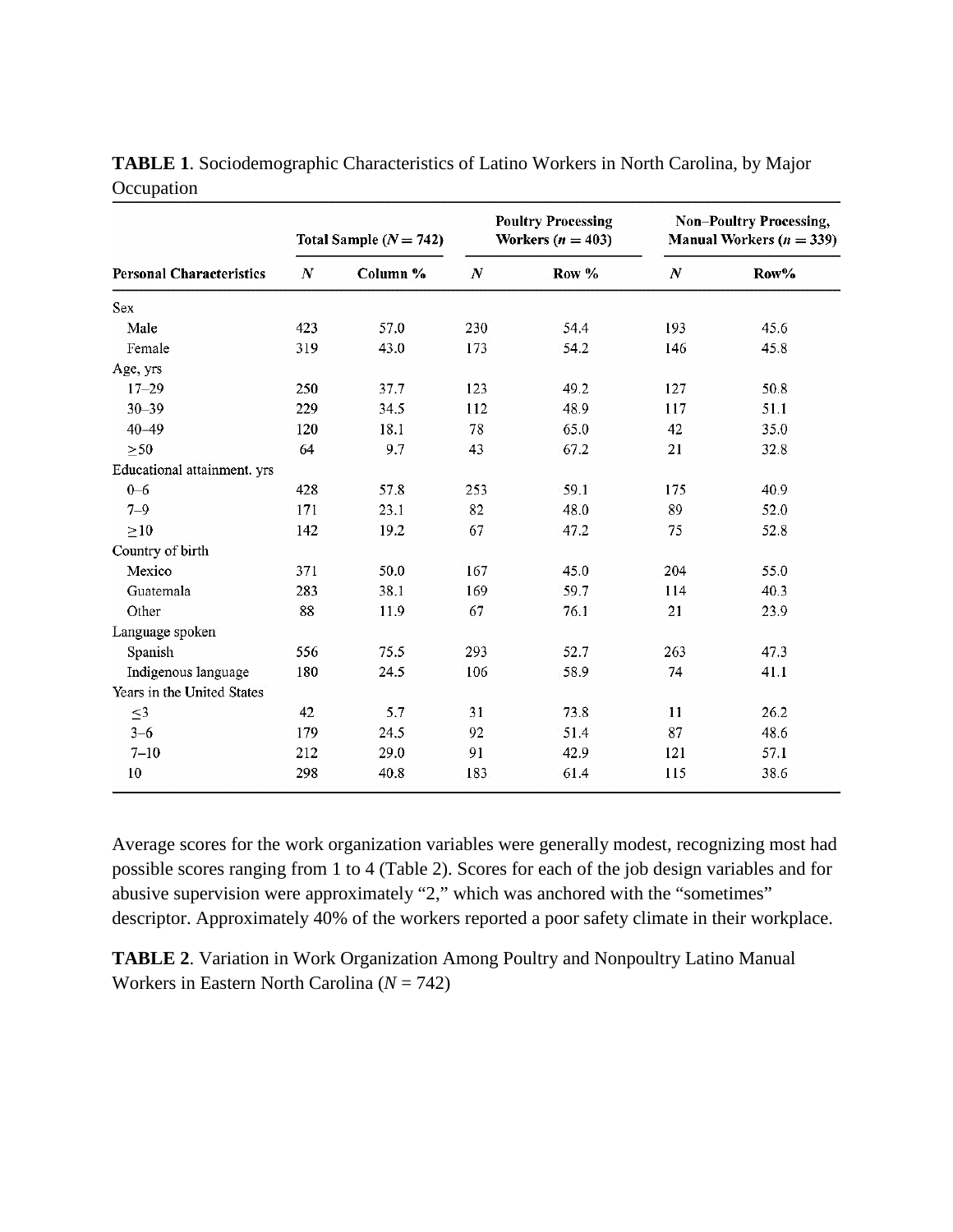|                                      | Total      | <b>Poultry</b> | Nonpoultry |                  |
|--------------------------------------|------------|----------------|------------|------------------|
|                                      | M(SE)      | M(SE)          | M(SE)      | $\boldsymbol{P}$ |
| Job design                           |            |                |            |                  |
| Job control                          | 1.93(0.03) | 1.70(0.04)     | 2.21(0.05) | < 0.0001         |
| Psychological demand                 | 2.49(0.03) | 2.74(0.04)     | 2.18(0.04) | < 0.0001         |
| Heavy load                           | 2.06(0.02) | 1.99(0.03)     | 2.15(0.04) | 0.0007           |
| Awkward posture & repeated movements | 2.12(0.03) | 2.29(0.04)     | 1.92(0.04) | < 0.0001         |
| Supervisory practices                |            |                |            |                  |
| Abusive supervision                  | 2.03(0.03) | 2.01(0.04)     | 2.05(0.03) | 0.4530           |
| Poor safety commitment (yes vs no)*  | 0.40       | 0.50           | 0.27       | < 0.0001         |

Scores for all the work organization variables, except one, differed significantly by major occupational group. The design of poultry processing jobs was generally poorer than jobs outside poultry. Poultry processing workers reported less frequent opportunities to exert control on their job, greater exposure to psychological demands, and more frequent exposure to awkward postures and repetitive movements than nonpoultry workers. Poultry processing workers reported less exposure to heavy loads than nonpoultry workers. In terms of supervisory practices, a greater proportion of poultry workers than nonpoultry workers reported a poor safety climate. Abusive supervision was the only work organization factor that did not differ by occupational group.

Rotator cuff syndrome was a common injury. Physical examinations identified 167 participants (32.4%) affected by rotator cuff syndrome, followed by 156 (30.2%) with low back pain and 136 (26.4%) with epicondylitis. Preliminary bivariate analyses yielded no evidence of differences in any of the three injuries between poultry and nonpoultry workers.

Bivariate analyses suggested that several work organization variables were associated with clinical indicators of musculoskeletal problems (Table 3). Job control was associated with 2 of the 3 outcomes: for every 1-unit increase in job control, the odds of clinical identification of epicondylitis and of rotator cuff problems decreased by 23% and 21%, respectively. Psychological demand was associated with two outcomes: every 1-unit increase in psychological demand was associated with a 24% increase in the odds of having a rotator cuff problem, and 30% increase in the odds of having low back pain. Awkward postures and repetitive movements was associated with all the three outcomes: every 1-unit increase in this element of job design was associated with a 29% to 34% increase in the odds of identifying epicondylitis, rotator cuff syndrome, and back problems. Finally, poor safety commitment was associated with two of the clinical outcomes: individuals with a poor safety commitment were 66% and 89% more likely than individuals with good commitment to safety to evidence rotator cuff syndrome and back problems, respectively. Heavy load and abusive supervision were not associated with any of the outcomes.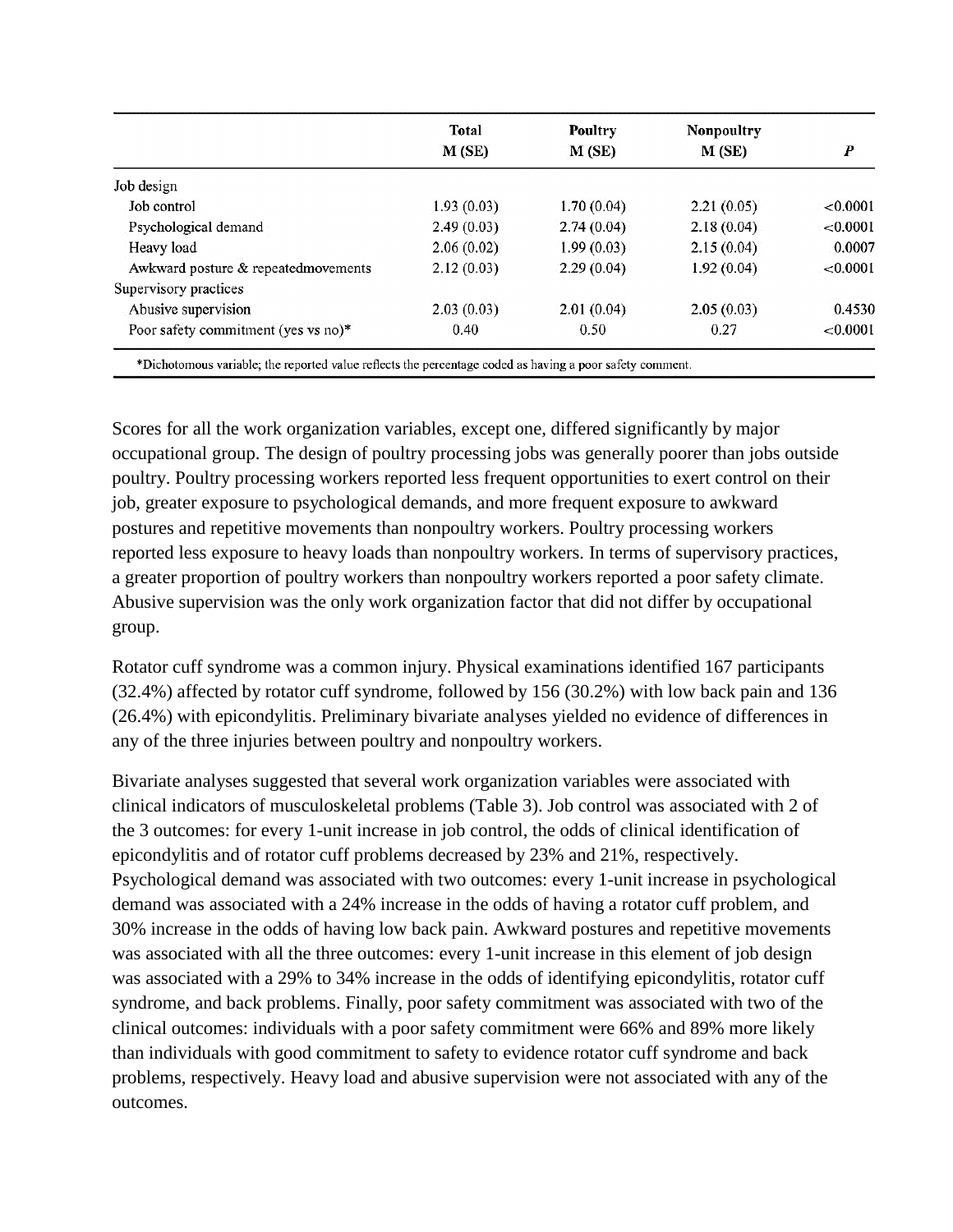|                                      | Epicondylitis<br>OR (95% CI) | <b>Rotator Cuff Syndrome</b><br><b>OR (95% CI)</b> | <b>Back Problems</b><br>OR (95% CI) |
|--------------------------------------|------------------------------|----------------------------------------------------|-------------------------------------|
| Primary job                          |                              |                                                    |                                     |
| Poultry processing (yes vs no)       | $1.32(0.91 - 1.92)$          | $1.29(0.92 - 1.81)$                                | $1.10(0.79 - 1.54)$                 |
| Job design                           |                              |                                                    |                                     |
| Job control                          | $0.77(0.61 - 0.97)^*$        | $0.79(0.65 - 0.97)^*$                              | $1.00(0.84 - 1.19)$                 |
| Psychological demand                 | $1.25(1.00-1.56)$            | $1.30(1.07-1.59)$ **                               | $1.24(1.03-1.50)*$                  |
| Heavy load                           | $0.87(0.63 - 1.21)$          | $1.15(0.87 - 1.53)$                                | $1.17(0.89 - 1.54)$                 |
| Awkward posture & repeated movements | $1.33(1.03 - 1.71)*$         | $1.34(1.07-1.68)$ **                               | $1.29(1.03 - 1.60)*$                |
| Supervisory practices                |                              |                                                    |                                     |
| Abusive supervision                  | $1.10(0.79 - 1.53)$          | $0.83(0.62 - 1.10)$                                | $0.94(0.72 - 1.21)$                 |
| Poor safety commitment (yes vs no)   | $0.28(0.84 - 1.96)$          | $1.66(1.16-2.38)$ ***                              | $1.89(1.33 - 2.68)$ ***             |

**TABLE 3**. Bivariate Association of Work Organization Factors With Clinical Findings of Upper-Body Musculoskeletal Outcomes Among Immigrant Workers in North Carolina (*n* = 518)

Many of the bivariate results held after adjusting for age, sex, and indigenous language (Table 4, Model 1 for each outcome). Epicondylitis was associated with job control in the expected direction such that greater job control was associated with lower odds of epicondylitis. Similarly, epicondylitis was associated with exposure to awkward posture and repeated movements in the expected direction. Rotator cuff problems were associated with job control, psychological demands, awkward and repeated movements, and poor safety commitment. Finally, lower back pain was associated with psychological demands, heavy loads, awkward postures and repeated movements, and poor safety commitment.

**TABLE 4**. Multivariate Associations of Work Organization Factors With Clinical Findings of Upper-Body Musculoskeletal Outcomes Among Immigrant Workers in North Carolina (*n* = 518)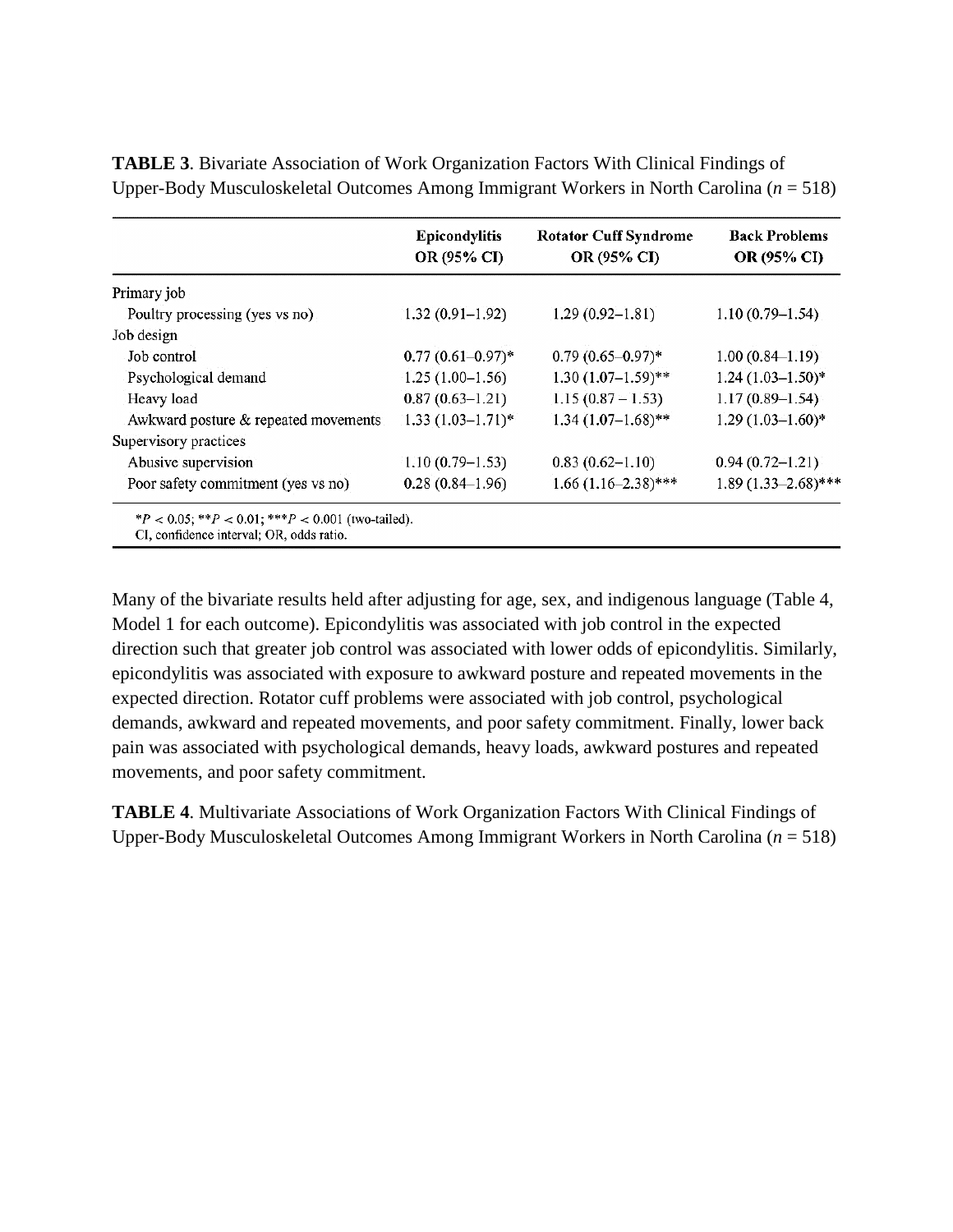|                                                                                         |                    | <b>Epicondylitis</b>               | <b>Rotator Cuff Syndrome</b>                                                                            |                      | <b>Back Problems</b>                                                                                                       |                      |  |
|-----------------------------------------------------------------------------------------|--------------------|------------------------------------|---------------------------------------------------------------------------------------------------------|----------------------|----------------------------------------------------------------------------------------------------------------------------|----------------------|--|
|                                                                                         | <b>OR (95% CI)</b> |                                    | <b>OR (95% CI)</b>                                                                                      |                      | OR (95% CI)                                                                                                                |                      |  |
|                                                                                         | Model 1†           | Model 2 <sup>†</sup>               | Model 1 <sup>†</sup>                                                                                    | Model 2 <sup>t</sup> | Model 1†                                                                                                                   | Model 2 <sup>+</sup> |  |
| Primary job                                                                             |                    |                                    |                                                                                                         |                      |                                                                                                                            |                      |  |
| Poultry Processing (yes vs no) 1.21 $(0.81-1.79)$ 0.95 $(0.59-1.55)$ 1.25 $(0.88-1.77)$ |                    |                                    |                                                                                                         | $0.95(0.62-1.45)$    | $1.04(0.74 - 1.48)$                                                                                                        | $0.93(0.60-1.42)$    |  |
| Job design                                                                              |                    |                                    |                                                                                                         |                      |                                                                                                                            |                      |  |
| <b>Job Control</b>                                                                      |                    |                                    | $0.77(0.60-0.97)^*$ $0.79(0.59-1.05)$ $0.79(0.64-0.97)^*$ $0.81(0.62-1.06)$ 1.00 $(0.84-1.19)$          |                      |                                                                                                                            | $1.00(0.80-1.25)$    |  |
| Psychological demand                                                                    |                    |                                    | $1.23(0.98-1.55)$ $1.09(0.82-1.43)$ $1.30(1.06-1.59)*$ $1.09(0.85-1.39)$ $1.24(1.02-1.50)*$             |                      |                                                                                                                            | $1.15(0.91-1.45)$    |  |
| Heavy load                                                                              |                    |                                    | $1.05(0.73-1.50)$ 0.83 $(0.52-1.32)$ 1.32 $(0.96-1.82)$                                                 |                      | $1.07(0.70-1.62)$ 1.43 $(1.04-1.95)^*$                                                                                     | $1.09(0.72 - 1.65)$  |  |
| Awkward posture & repeated<br>movements                                                 |                    |                                    | $1.32(1.01-1.73)^*$ 1.51 $(1.06-2.16)^*$ 1.35 $(1.07-1.69)^*$ 1.37 $(1.00-1.87)^*$ 1.31 $(1.05-1.63)^*$ |                      |                                                                                                                            | $1.29(0.96 - 1.72)$  |  |
| Supervisory practices                                                                   |                    |                                    |                                                                                                         |                      |                                                                                                                            |                      |  |
| Abusive Supervision                                                                     | $1.11(0.79-1.56)$  | $1.08(0.75-1.55)$ 0.84 (0.63-1.12) |                                                                                                         | $0.79(0.58-1.08)$    | $0.96(0.73-1.25)$                                                                                                          | $0.88(0.66 - 1.16)$  |  |
| Poor safety commitment<br>(yes vs no)                                                   |                    |                                    |                                                                                                         |                      | $1.20 (0.77-1.87)$ $0.98 (0.60-1.59)$ $1.65 (1.14-2.40)$ ** $1.35 (0.90-2.03)$ $1.81 (1.25-2.63)$ *** $1.50 (1.00-2.26)$ * |                      |  |

\*P < 0.05; \*\*P < 0.01; \*\*\*P < 0.001 (two-tailed).

†Separate models were fit for each element of work organization, controlling for the effects of age, sex, and indigenous language.

‡Single model estimating the independent associations of elements of work organization simultaneously, controlling for the effects of age, sex, and indigenous language. CI, confidence interval; OR, odds ratio.

In multivariate models incorporating all work organization variables simultaneously and adjusting for age, sex, and indigenous language, epicondylitis was only predicted by one factor (Table 4, Model 2 for each outcome). For every 1-unit increase in exposure to awkward posture and repeated movements, the odds of finding epicondylitis increased by 51% (confidence interval = 1.06 to 2.16). For every 1-unit increase in awkward posture and repeated movements, the odds of having rotator cuff problems increased by  $37\%$  (odds ratio = 1.00 to 1.87). The odds of back problems were 50% (confidence interval  $= 1.00$  to 2.26) more likely among workers whose supervisors demonstrate poor safety commitment in contrast to those whose supervisors are more committed to safety.

#### DISCUSSION

Despite growing interest, the evidence base linking work organization to inequalities in occupational health outcomes is relatively sparse. Outside the general indicators of health, $^{21}$ depression, $^{12}$  and heart disease, $^{13}$  little US based research has focused on clinical indicators of poor occupational health outcomes like musculoskeletal problems.<sup>1</sup> Furthermore, many of the existing studies are not able to deliberately link observed measures of job design and management practices to the overarching business model. This study addresses many of the gaps in previous research by comparing workers in a highly mechanized, vertically integrated production facility with similar workers not exposed to this model of work organization.

Our results suggest that the organization of work in poultry processing is more pathogenic than other manual occupations held by immigrant Latinos. This study is not the first to characterize poultry processing in this way <sup>17,33,43</sup>; however, it is one of the first to compare similar workers inside and outside poultry processing plants. As in the Lipscomb and colleagues' study,  $34$  we find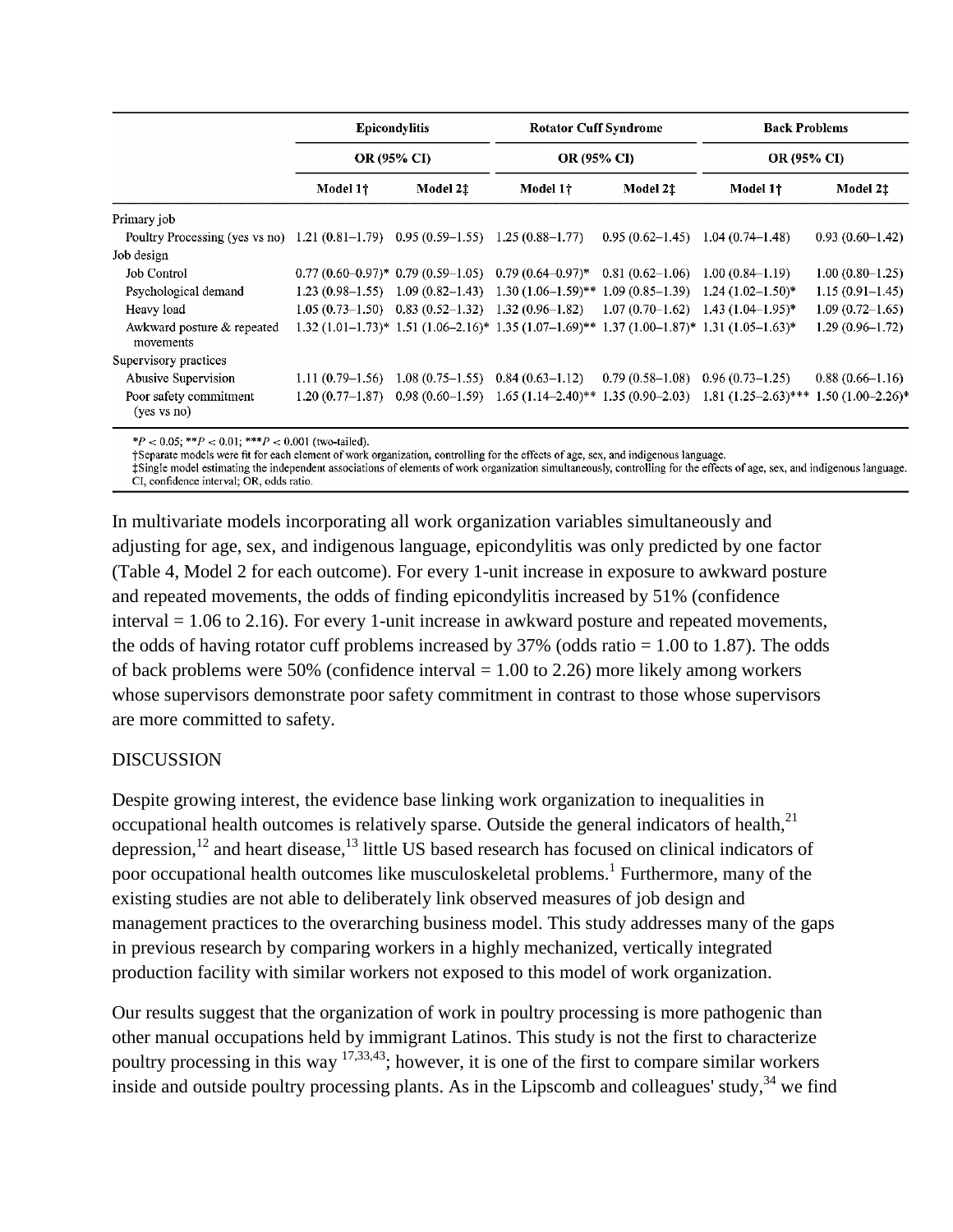that, in contrast to manual workers outside the poultry processing industry, poultry processing workers have less opportunity to control their work, they experience more regular psychological demands, their jobs require awkward postures and repetitive motions more frequently, and management is perceived as having a poor commitment to safety. These findings are meaningful because they shed light on the often-unseen and potentially under-prioritized occupational hazards associated with vertical integration and mechanization.

It is also noteworthy that nonpoultry workers also confronted several work organization hazards, although observed scores were statistically lower than in the case of poultry workers. Non– poultry processing workers had greater exposure to tasks requiring heavy loads, they had similar (albeit statistically lower) exposure to awkward postures and repeated movements, and more than one quarter of non–poultry processing workers perceived their managers as having little interest in occupational safety. These results are consistent with a recent review of the occupational health disparities literature  $<sup>1</sup>$  concluding that immigrants as a group are</sup> disproportionately exposed to work organization hazards that have deleterious health effects.

Analyses from data obtained from immigrant Latino workers suggest that several work organization factors are associated with clinical indicators of poor occupational health. Similar to previous research using European samples, results from adjusted bivariate analyses indicated that greater levels of job control are associated with lower odds of physician-identified epicondylitis and rotator cuff problems, and that greater psychological demands are associated with higher odds of physician-diagnosed rotator cuff and back problems.<sup>7-9</sup> We also found that greater exposure to awkward postures and repetitive movements and poor safety commitment was associated with greater odds of all the three outcomes. Importantly, these findings held for both poultry and non–poultry processing workers alike. Our findings contribute to this literature by documenting comparable associations in a US based sample of workers, most of whom are vulnerable because of their ethnicity and documentation status.

The overall pattern of results, in connection with previous research, is suggestive of a possible source of health disparities. The results suggest that, among immigrant Latinos in North Carolina, poultry processing workers have greater exposure to work organization hazards like low job control, elevated psychological demand, and repetitive work than nonpoultry manual workers, and that these exposures are linked with increased risk for poor musculoskeletal outcomes. This observation, coupled with reports that the poultry processing workforce is dominated by members of racial and ethnic minority groups, and increasingly foreign-born workers,<sup>33</sup> supports a basic precept in the occupational health disparities literature. That is, racial and ethnic minorities are disproportionately exposed to pathogenic job designs and work characteristics, health-compromising supervisory practices, and injury-prone safety climates that culminate to create an unequal burden of illness and disease among these workers relative to more privileged workers.<sup>1,4,6</sup>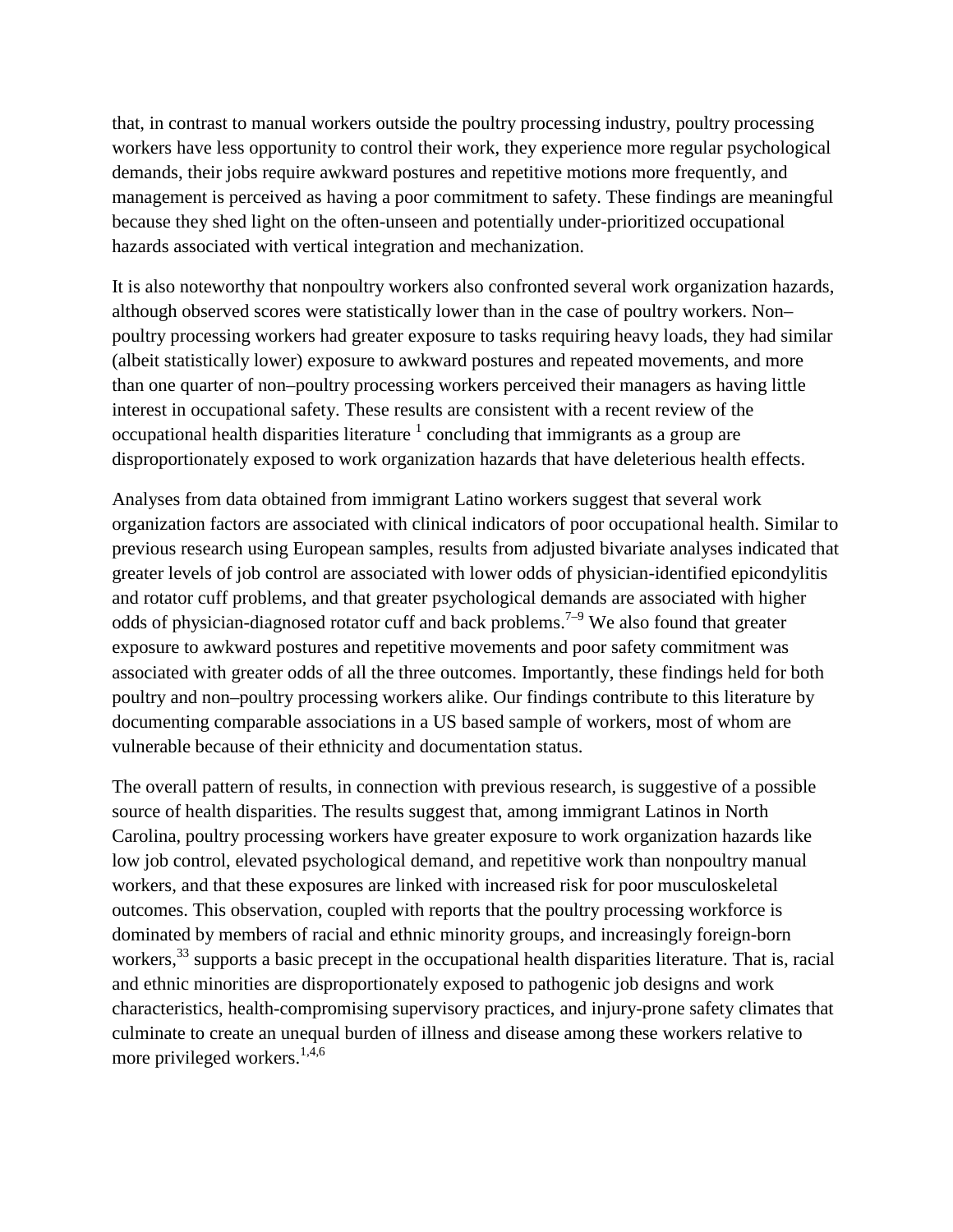Although the previous occupational health disparities suggestion is compelling, it needs to be acknowledged that there is minimal evidence of it in these data. There was no evidence that rates of the musculoskeletal outcomes were higher among poultry processing workers relative to nonpoultry processing workers. The only tangible evidence is that our multivariate results do indicate a greater risk, though not significantly greater, of all three outcomes for poultry processing workers in contrast to nonpoultry processing workers. Furthermore, this elevated risk is reduced and the odds ratio reversed once all the work organization factors are included in the model. Although neither the main effect of major occupation nor the attenuation of effect was statistically significant, the pattern is completely consistent with the occupational health disparities hypothesis. That is, the occupational health disparities literature fundamentally argues that differences in work organization factors account for, or explain, elevated risk of poor health outcomes among health-disparate workers. More research with larger samples is needed to definitively test this hypothesis.

The results of this study need to be interpreted in light of its limitations. Perhaps the greatest limitation is that these data are cross-sectional; consequently, causal inferences cannot be made. A second limitation is that study participants were sampled from a discrete geographic region; consequently, the generalizability of study findings is unknown. It could also be argued that requiring only one positive examination element for injury diagnosis is too inclusive. Using a stricter case definition requiring two positive findings would have decreased the injury prevalences by one third to one half. Nevertheless, gaining specificity in this manner would reduce sensitivity. A higher threshold for injury diagnosis would result in fewer false positives but could miss milder cases early in the disease process that have the potential for significant future morbidity. All the clinical examinations were held on Sundays when participants were off duty for the day; thus, injuries that flared only while or very shortly after working would not have been detected.

Limitations notwithstanding, this research makes several meaningful contributions to the literature. The results document how job characteristics systematically differ between workers in a vertically integrated production facility relative to similar workers not exposed to this model, and they suggest that the organization of poultry processing workers has several pathogenic features. The results also contribute to the literature by documenting robust associations between several work organization factors and clinically identified upper-body musculoskeletal problems. Although additional research is needed with a larger sample, the overall pattern of results suggests that the organization of work may contribute to occupational health disparities in upperbody musculoskeletal problems.

## **REFERENCES**

1. Landsbergis PA, Grzywacz JG, LaMontagne AD, et al. Work organization, job insecurity, and occupational health disparities: an issue paper for discussion at the Eliminating Health and Safety Disparities at Work Conference; Chicago, IL; September 14 and 15, 2011.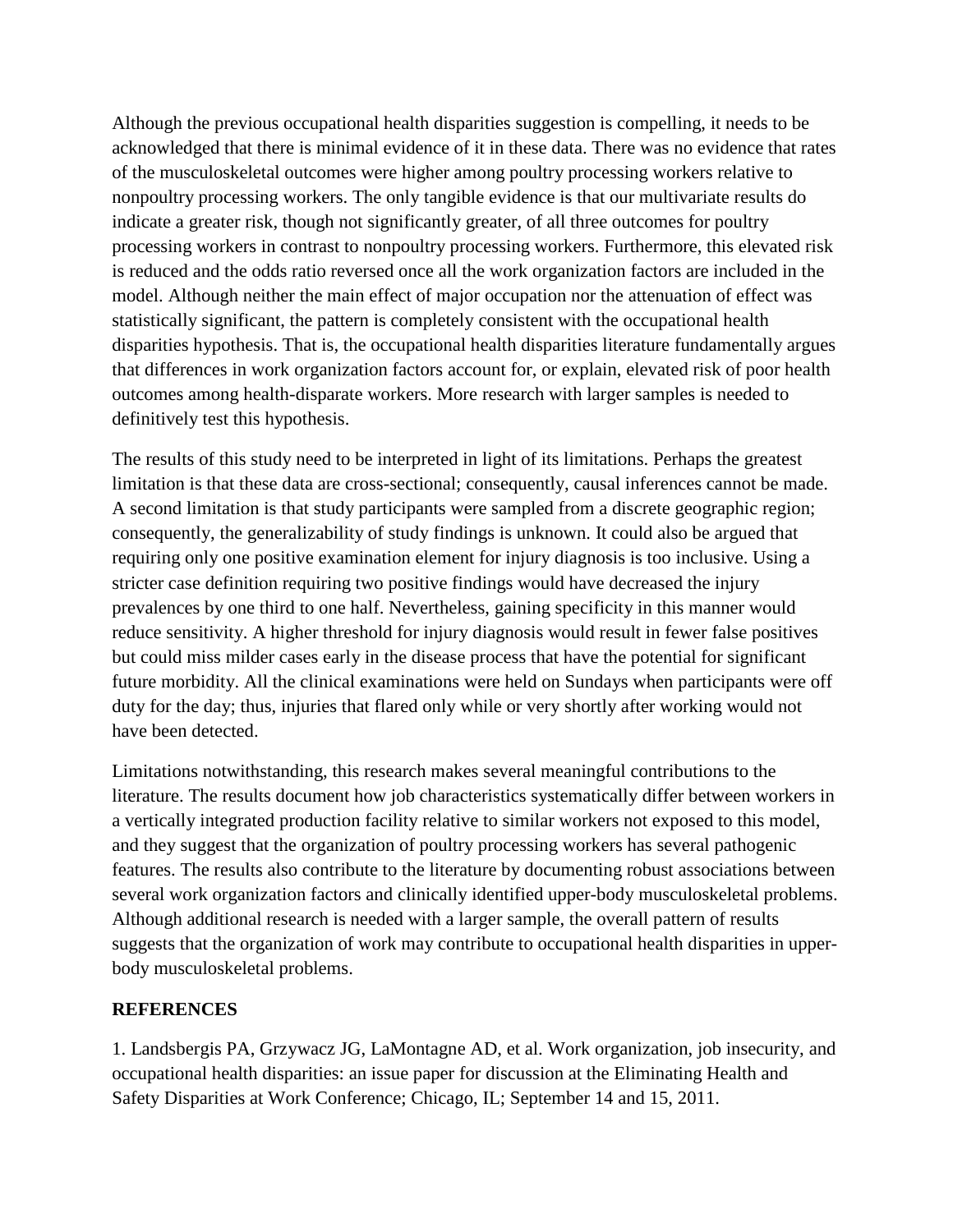2. Bambra C. Work, worklessness, and the political economy of health inequalities. J Epidemiol Community Health. 2011; doi: 10.1136/jech.2009.102103.

3. Benach J, Muntaner C. Precarious employment and health: developing a research agenda. J Epidemiol Community Health. 2007;61:276.

4. Siegrist J, Benach J, Bislimovska J. Review of Social Determinants of Health and the Health Divide in the WHO-European Region Report of Task Group 2: Employment and Working Conditions Including Occupation, Unemployment, and Migrant Workers. Copenhagen, Denmark: World Health Organization Regional Office for Europe; 2011.

5. National Institute for Occupational Safety and Health. The Changing Organization of Work and the Safety and Health of Working People. Washington, DC: US Department of Health and Human Services, National Institute for Occupational Safety and Health; 2002.

6. Lipscomb HJ, Loomis D, McDonald MA, Argue RA, Wing S. A conceptual model of work and health disparities in the United States. Int J Health Serv. 2006;36:25–50.

7. Bongers PM, Kremer AM, Laak J. Are psychosocial factors, risk factors for symptoms and signs of the shoulder, elbow, or hand/wrist?: a review of the epidemiological literature. Am J Ind Med. 2002;41:315–342.

8. Bongers PM, Ijmker S, Van Den Heuvel S, Blatter BM. Epidemiology of work related neck and upper limb problems: psychosocial and personal risk factors (part I) and effective interventions from a biobehavioural perspective (part II). J Occup Rehabil. 2006;16:272–295.

9. Palmer KT, Smedley J. Work relatedness of chronic neck pain with physical findings—a systematic review. Scand J Work Environ Health. 2007;33:165–191.

10. Probst TM. Layoffs and tradeoffs: production, quality, and safety demands under the threat of job loss. J Occup Health Psychol. 2002;7:211–220.

11. Probst TM, Brubaker TL. The effects of job insecurity on employee safety outcomes: crosssectional and longitudinal explorations. J Occup Health Psychol. 2001;6:139–159.

12. Bonde JPE. Psychosocial factors at work and risk of depression: a systematic review of the epidemiological evidence. Occup Environ Med. 2008;65:438–445.

13. Eller NH, Netterstrom B, Gyntelberg F, et al. Work-related psychosocial factors and the development of ischemic heart disease: a systematic review. Cardiol Rev. 2009;17:83–97. HTML Full Text

14. Schnall PL, Schwartz JE, Landsbergis PA, Warren K, Pickering TG. A longitudinal study of job strain and ambulatory blood pressure: results from a three-year follow-up. Psychosom Med. 1998;60:697–706.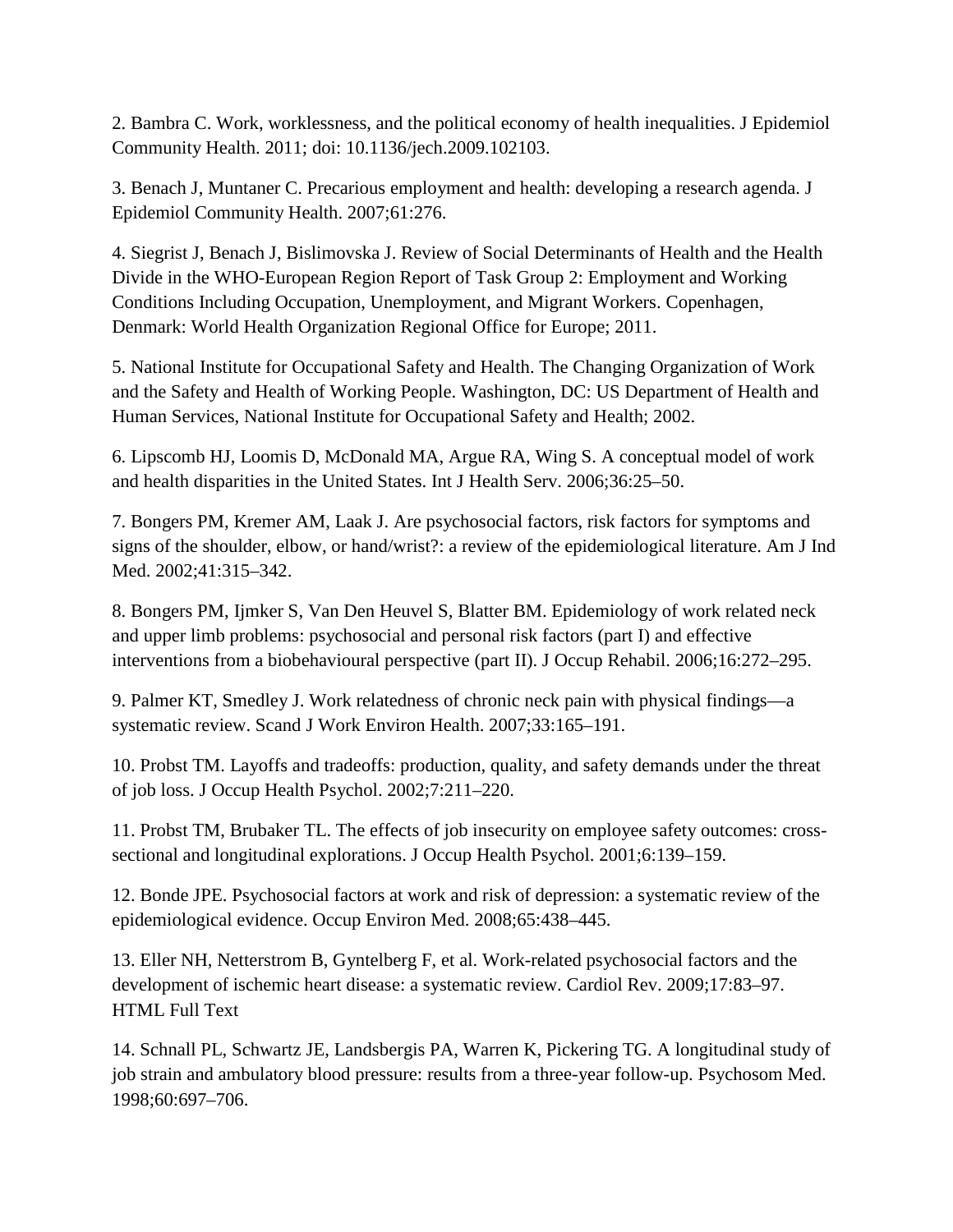15. De Castro AB, Gee GC, Takeuchi DT. Job-related stress and chronic health conditions among Filipino immigrants. J Immigr Minor Health. 2008;10:551–558.

16. EduardoSiqueira C, Jansen T. Working conditions of Brazilian immigrants in Massachusetts. J Immigr Minor Health. 2011 [epub ahead of print] doi:10.1007/s10903-011-9488-z.

17. Grzywacz JG, Arcury TA, Marin A, et al. The organization of work: implications for injury and illness among immigrant Latino poultry-processing workers. Arch Environ Occup Health. 2007;62:19–26.

18. Negi NJ. Identifying psychosocial stressors of well-being and factors related to substance use among Latino day laborers. J Immigr Minor Health. 2011;13:748–755.

19. Ahonen EQ, Lopez-Jacob MJ, Vázquez ML, et al. Invisible work, unseen hazards: the health of women immigrant household service workers in Spain. Am J Ind Med. 2010;53:405–416.

20. Tsai JH, Salazar MK. Occupational hazards and risks faced by Chinese immigrant restaurant workers. Fam Community Health. 2007;30(suppl):S71–S79.

21. Borrell C, Muntaner C, Benach J, Artazcoz L. Social class and self-reported health status among men and women: what is the role of work organisation, household material standards, and household labour? Soc Sci Med. 2004;58:1869–1887.

22. Andersen JH, Kaergaard A, Frost P, et al. Physical, psychosocial, and individual risk factors for neck/shoulder pain with pressure tenderness in the muscles among workers performing monotonous, repetitive work. Spine. 2002;27:660–667.

23. Andersen JH, Kaergaard A, Mikkelsen S, et al. Risk factors in the onset of neck/shoulder pain in a prospective study of workers in industrial and service companies. Occup Environ Med. 2003;60:649–654.

24. Bonde JP, Mikkelsen S, Andersen JH, et al. Prognosis of shoulder tendonitis in repetitive work: a follow-up study in a cohort of Danish industrial and service workers. Occup Environ Med. 2003;60:e8.

25. Cassou B, Derriennic F, Monfort C, Norton J, Touranchet A. Chronic neck and shoulder pain, age, and working conditions: longitudinal results from a large random sample in France. Occup Environ Med. 2002;59:537–544.

26. Leclerc A, Landre MF, Chastang JF, Niedhammer I, Roquelaure Y. Upper-limb disorders in repetitive work. Scand J Work Environ Health. 2001;27:268–278.

27. Ohlsson K, Hansson GA, Balogh I, et al. Disorders of the neck and upper limbs in women in the fish processing industry. Occup Environ Med. 1994;51:826–832.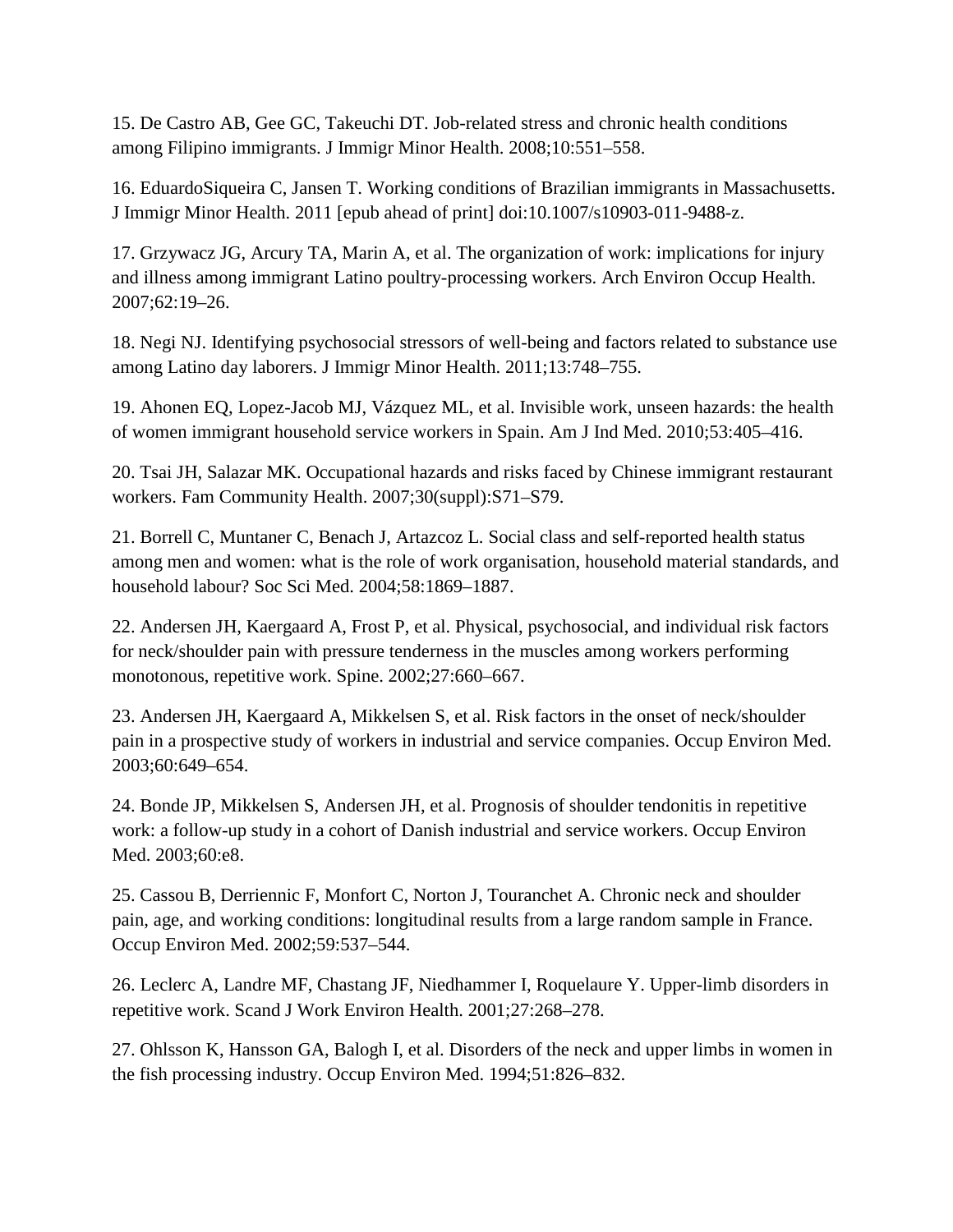28. Roquelaure Y, Ha C, Rouillon C, et al. Risk factors for upper-extremity musculoskeletal disorders in the working population. Arthritis Rheum. 2009;61:1425–1434.

29. Toomingas A, Theorell T, Michelsen H, Nordemar R. Associations between self-rated psychosocial work conditions and musculoskeletal symptoms and signs. Scand J Work Environ Health. 1997;23:130–139.

30. Gillen M, Yen IH, Trupin L, et al. The association of socioeconomic status and psychosocial and physical workplace factors with musculoskeletal injury in hospital workers. Am J Ind Med. 2007;50:245–260.

31. Silverstein BA, Fine LJ, Armstrong TJ. Occupational factors and carpal tunnel syndrome. Am J Ind Med. 1987;11:343–358.

32. Gillespie J, Davis C, Basarir A, Schupp A. A Comparative Analysis of the Evolution of the Three Major US Meat Industries. Louisiana Agricultural Experiment Station Bulletin. Baton Rouge, LA: Louisiana State University Agricultural Center; 2000.

33. US Government Accountability Office. WDU. Workplace Safety and Health: Safety in the Meat and Poultry Industry, While Improving, Could Be Further Strengthened. Washington, DC: US Government Accountability Office; 2005.

34. Lipscomb HJ, Argue R, McDonald MA, et al. Exploration of work and health disparities among black women employed in poultry processing in the rural south. Environ Health Perspect. 2005;113:1833–1840.

35. Kochhar R, Suro R, Tafoya SM, Center PH. The new Latino south: the context and consequences of rapid population growth. Washington, DC: Pew Hispanic Center; 2005.

36. Arcury TA, Quandt SA. Participant recruitment for qualitative research: a site-based approach to community research in complex societies. Hum Organ. 1999;58:128–133.

37. Sluiter JK, Rest KM, Frings-Dresen MH. Criteria document for evaluating the workrelatedness of upper-extremity musculoskeletal disorders. Scand J Work, Environ Health. 2001;27(suppl 1):1–102.

38. Karasek R, Theorell T, eds. Healthy Work: Stress, Productivity, and the Reconstruction of Working Life. New York, NY: Basic Books; 1990:381.

39. Bot S, Terwee C, van der Windt DAWM, et al. Internal consistency and validity of a new physical workload questionnaire. Occup Environ Med. 2004;61:980–986.

40. Tepper BJ. Consequences of abusive supervision. Acad Manage J. 2000;43:178–190.